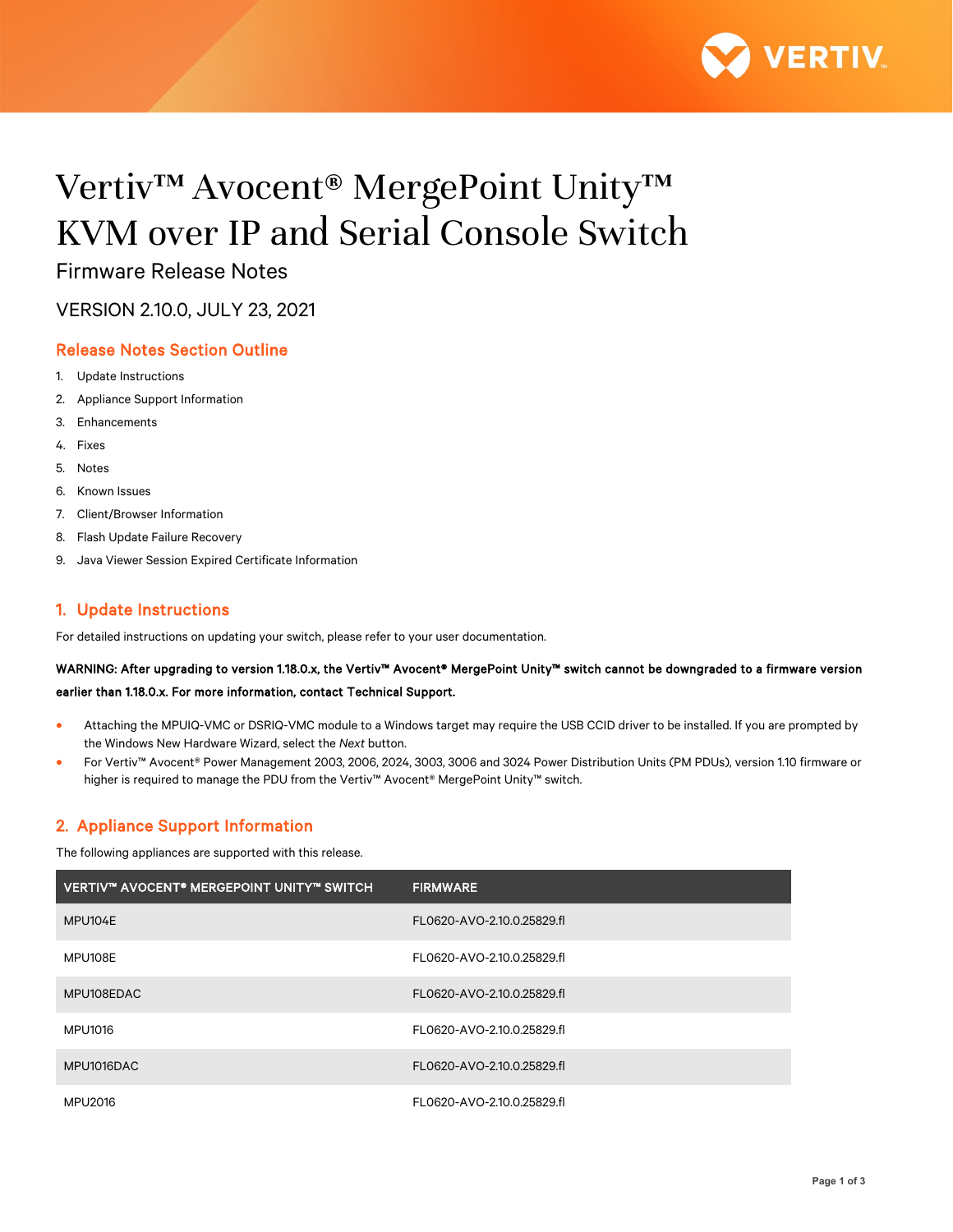

| VERTIV™ AVOCENT® MERGEPOINT UNITY™ SWITCH | <b>FIRMWARE</b>            |
|-------------------------------------------|----------------------------|
| MPU2016DAC                                | FL0620-AVO-2.10.0.25829.fl |
| MPU2032                                   | FL0620-AVO-2.10.0.25829.fl |
| MPU2032DAC                                | FL0620-AVO-2.10.0.25829.fl |
| MPU4032                                   | FL0620-AVO-2.10.0.25829.fl |
| MPU4032DAC                                | FL0620-AVO-2.10.0.25829.fl |
| <b>MPU8032</b>                            | FL0620-AVO-2.10.0.25829.fl |
| MPU8032DAC                                | FL0620-AVO-2.10.0.25829.fl |

NOTE: For CentOS targets, use a single or dual mouse cursor with AMS disabled.

## 3. Enhancements

This release adds the following enhancements:

- Added a default setting option for the On-Board Web Interface (OBWI) KVM Session pull-down menu on the Target list:
	- The default setting option is located by selecting *Sessions- KVM page*.
	- The default is JAVA/ActiveX until the user selects *HTML5*.
	- Added an OBWI option in the *Sessions-General-Security* menu to enable/disable Port 3871:
	- The default setting is Enabled.
		- The *User Accounts-DSView* menu is removed if Port 3871 is Disabled.
- Improved product security.

# 4. Fixes

- Updated Java and ActiveX viewer certificates; see section 9 of these release notes for more information.
- Fixed issue with the Vertiv™ Avocent® MergePoint Unity™ switch rebooting randomly when using LDAP authentication (L3 #CAS-29304- C8J9L5).
- Fixed issue with the Vertiv™ Avocent® DSView™ management software reporting Loss of Comm. Messages (LCM) with Vertiv™ Avocent® MergePoint Unity™ switches (L3 #CAS-16793-Q5T6K9).
- Fixed issue with Import/Export Target Device Configuration.

#### 5. Notes

If the appliance is going to be enrolled in the Avocent® DSView™ management software, firmware version 2.10.0 requires Avocent® MergePoint Unity™ switch plug-in version 2.10.0

#### 6. Known Issues

In order to share HTML5 sessions, sharing with stealth must be enabled.